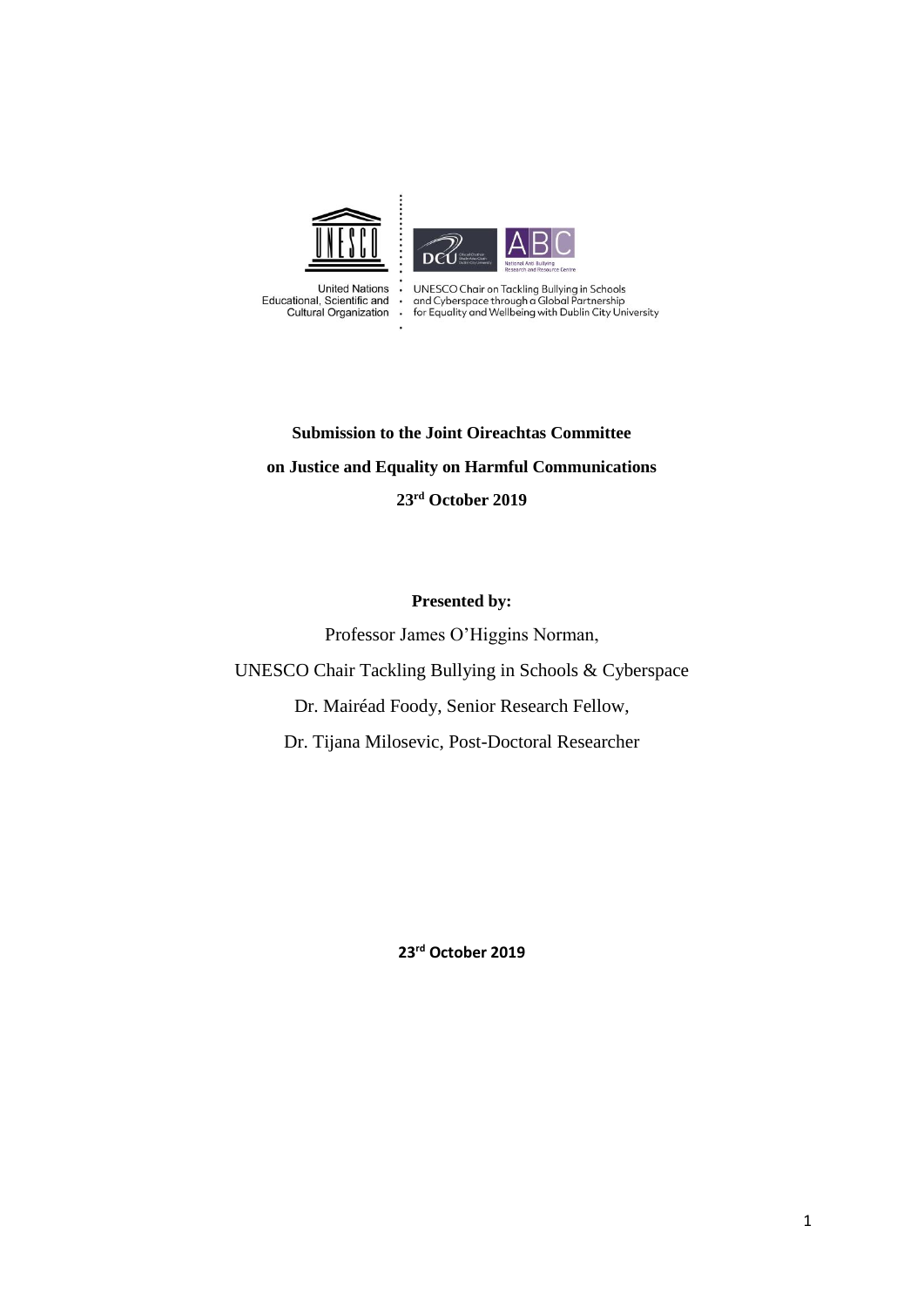### **Introduction**

The National Anti-Bullying Research and Resource Centre (ABC) is a university designated research centre located at DCU Institute of Education. The Centre undertakes studies on issues related to bullying and cyberbullying and develops resources and training to tackle these problems. Researchers at ABC were the first in Ireland to undertake academic research on school bullying (1996), workplace bullying (1998), homophobic bullying in schools (2003) cyberbullying (2009), and the relationship between mental health and sexting (2019). The Centre hosts the UNESCO Chair on Tackling Bullying in Schools and Cyberspace, and the International Journal of Bullying Prevention (Springer). It provides to post-primary schools an anti-bullying and online safety programme called FUSE.

The Centre receives public funding from the European Commission, the Government of Ireland, the Higher Education Authority, and the Irish Research Council. It has also received grants from Social Innovation Fund Ireland, Facebook, Vodafone, Dublin City Council, the HSE, and the GAA.

We thank the Committee for inviting us to join in their deliberations. The scope of our analysis that we offer is based on our own psychological and sociological research undertaken in Ireland and with international partners.

## **Cyberbullying – What is it?**

Bullying has been, and continues to be, a negative behaviour that occurs among individuals in society. In recent times despite the obvious and overwhelming advantages of the internet and related technologies, online victimisation continues to be a problem. This victimisation occurs in a variety of ways including what is called cyberbullying, trolling, flaming, online harassment, cyberstalking, denigration, masquerading, blackmail and non-consensual sharing of intimate images (O'Higgins Norman and Connolly, 2011).

Cyberbullying has been defined as "willful and repeated harm inflicted through the use of computers, cell phones, and other electronic devices" (Hinduja & Patchin, 2009:5). We believe that when considering how to shape law it is important to have a clear definition of the different types of victimisation that can occur online so that associated remedies and penalties can be designed to address negative behaviour in an age appropriate manner.

#### **Cyberbullying – How common is the problem?**

Cyberbullying prevalence rates vary significantly from study to study (this reflects the differences in how cyberbullying is measured, and disagreements around the definitions of cyberbullying). Prevalence rates can vary (in different countries and for different age groups) from 6.5% to 72% (Görzig, Milosevic & Staksrud, 2017 cf. Kowalski et al., 2014, Tokunaga, 2010).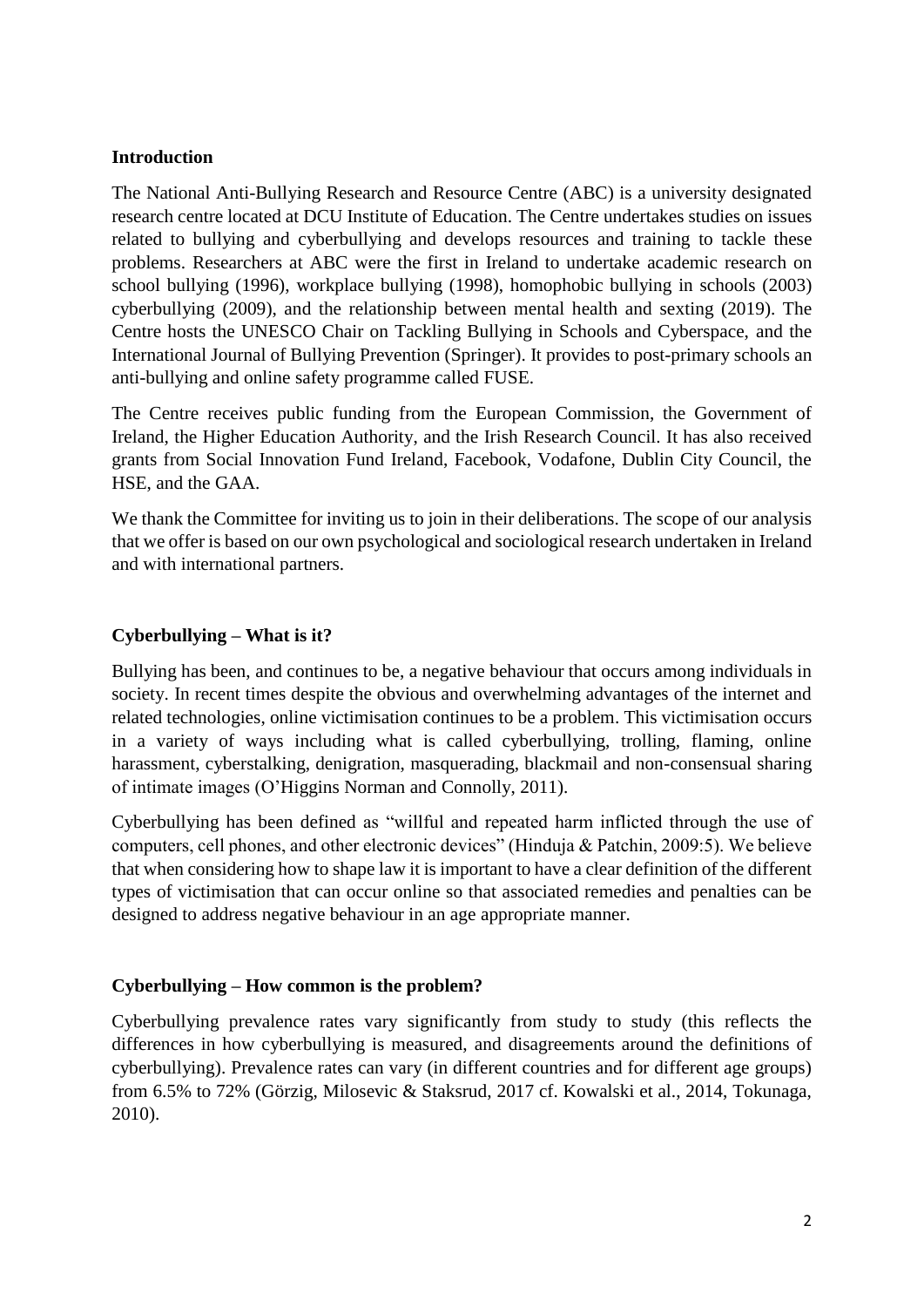A recent meta-analysis of all published cyberbullying studies in Ireland found a cybervictimisation rate of 13.7% for primary and 9.6% for post-primary students (Foody, Samara, & O'Higgins Norman, 2017).

In another study we have just finished we found that 57% of 15-18 year olds had been asked in the past to share a sexual image of themselves. However, only 24% said that they actually sent sexual photos to others online (nearly equal across males and females). We also found that 44% of the sample said they received sexually explicit images without asking for or wanting them (majority of these were female). In the same study we found that 13% had a sexual image shared without their consent. The biggest portion of the sample (27.4%) reported that someone their own age had shared the image, 23.6% said a close friend and 14.2% said a stranger. When asked who they told when this happened 48.6% said nobody, 46.7% said a friend, 2.9% said a parent and 1.9% said the website or application (Foody, Laffan & O'Higgins Norman, in preparation for publication in 2020).

While we adults tend to worry about stranger-danger, a child or young person is more likely to be cyberbullied or to have had a sexual image of themselves shared without consent by a friend or someone they know. It goes without saying that laws should exist to deal with adults who abuse children online. However, it is equally important that issues related to online safety are dealt with through education in order to avoid children and young people engaging in behaviour that they may ultimately regret. We note the current revision of the Relationships and Sexuality Education (RSE) programme by the National Council for Curriculum and Assessment (NCCA) and we suggest that the revised RSE curriculum take account of children and young people's needs where cyberbullying, sexting and the non-consensual sharing of sexual images are concerned

# **Cyberbullying – Where does it happen?**

Cyberbullying can take place wherever young people gather to connect, make friends or entertain themselves online. In another study of over two thousand adolescents aged between 12-16 years old, we found gender differences where victimisation was more likely to occur through messaging platforms and social networking sites for females (e.g., WhatsApp/Snapchat) and on gaming platforms for males (Foody, McGuire, Kuldas & O'Higgins Norman, 2019).

While social media and platforms such as Facebook, Twitter and Google have come under a lot of attention in recent times, insufficient attention has been given to the spaces that young people tell us they are more likely to use such as gaming platforms, YouTube, and an ever increasing range of apps that can be used to groom and bully children and young people.

At our Centre we have already developed the national anti-bullying website (www.tacklebullying.ie) on which we maintain an "app watch" that can be consulted by parents, teachers and young people who are concerned about which latest app might be used for cyberbullying. *SimSimi*<sup>1</sup> and *Yubo* (formerly Yellow) are just two that we have highlighted in the past as potentially dangerous for young people (Challenor, Foody and O'Higgins

**<sup>.</sup>** <sup>1</sup> Se[e https://www.irishtimes.com/news/education/simsimi-app-linked-to-bullying-suspends-access-to-irish](https://www.irishtimes.com/news/education/simsimi-app-linked-to-bullying-suspends-access-to-irish-users-1.3029753)[users-1.3029753](https://www.irishtimes.com/news/education/simsimi-app-linked-to-bullying-suspends-access-to-irish-users-1.3029753)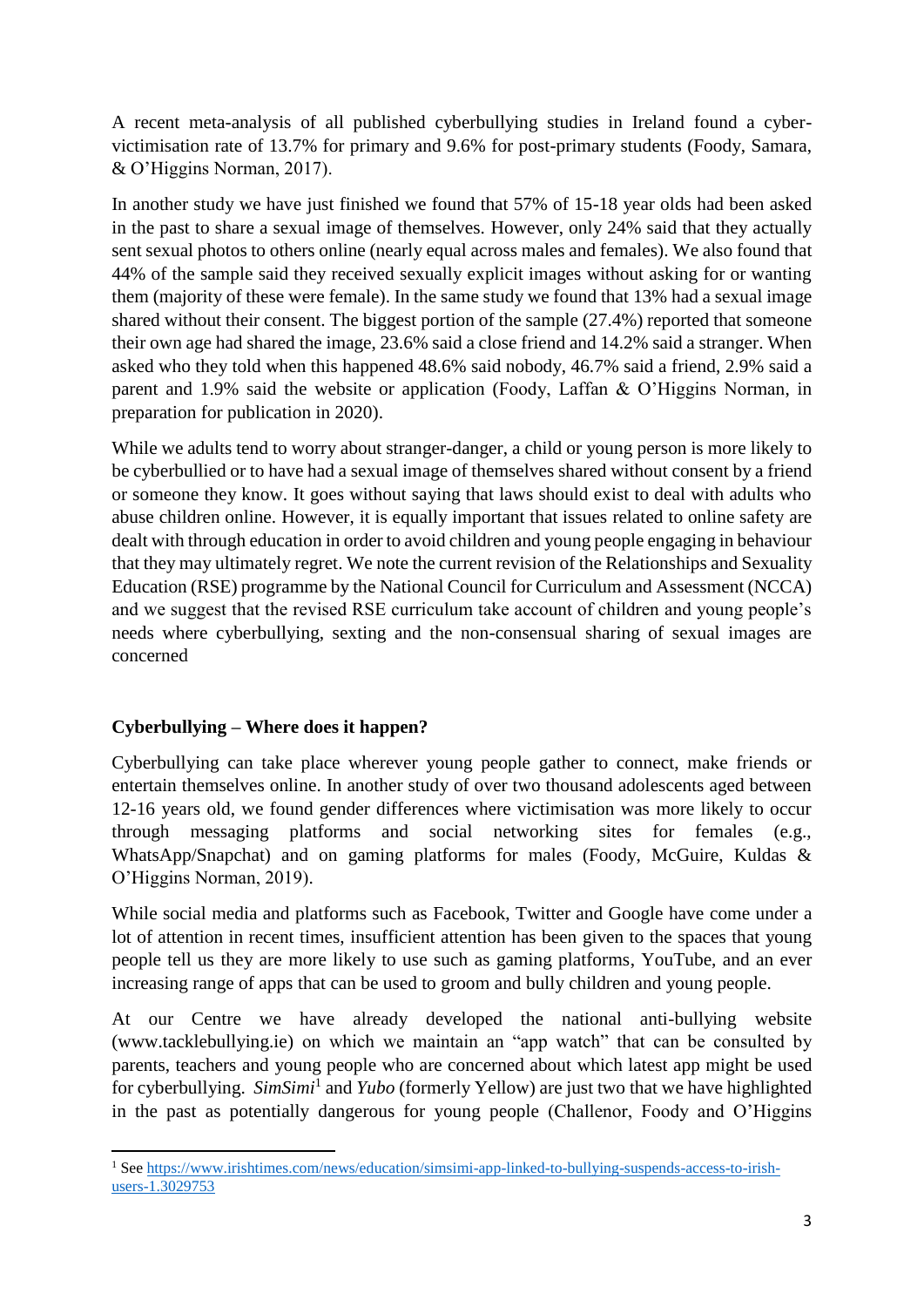Norman, 2018). Furthermore, in relation to gaming, often concerns about addiction mask more imminent dangers such as cyberbullying which can often occur with online games where up to 50% of players report having being bullied.<sup>2</sup>

We would recommend that legislation aimed at tackling online harassment and cyberbullying should give at least equal attention to ever evolving "apps", and gaming platforms as a possible means of cyberbullying and other forms of online victimisation.

# **Cyberbullying – Who is vulnerable?**

The negative effects of cyberbullying and other forms of online harassment can be devastating for children and young people. International research shows that some children and young people report feelings of depression, anger, and frustration. These often result in lower selfesteem and anxiety (Hinduja & Patchin, 2007, 2008, 2009; Hackett, 2013).

However, not all children are equally vulnerable, and a number of different factors will influence their coping strategies in the face of online risks and cyberbullying in particular (Vandoninck & D'Haenens, 2015).

Our study of over two thousand adolescents in Ireland aged between 12-16 years old found that certain elements such as being female, having poor friendship quality and being involved in cyberbullying were associated with higher emotional problems and self-reported depression (Foody, McGuire, Kuldas & O'Higgins Norman, 2019). Understanding which portion of children are affected by cyberbullying and what the characteristics of vulnerable children are is important in terms of developing education to build their resilience and laws to protect them.

Perhaps rather than focusing on technological solutions that target all children indiscriminately (e.g. age limitations or filtering, see e.g. in case of pornography filters: Przybylski & Nash, 2018), it might be more effective to think in terms of designing solutions that provide help to those children who need it and ensure adequate prevention measures are in place. It is not uncommon for children to circumvent age restrictions or even for parents to help them do so if they think their children should have access to social media (Hargittai, Schultz & Palfrey, 2011). Consequently, there is a need for all stakeholders to work together to develop a number of educational and legal strategies that help to promote online safety and minimise the effects of online victimisation.

## **Cyberbullying – What types of laws and regulation might help?**

We welcome the decision of the Government to develop legislation to tackle online harassment and cyberbullying. However, we point out that some of the existing laws that have been judged to be inadequate would have been more effective had greater resources and training been assigned to those charged with implementing them. The Non-Fatal Offences Against the Person Act (1997) is a case in point.

It is also important to note that some of the earlier legislation, proposed or passed in the United States and Canada in the aftermath of tragic high profile cyberbullying incidents (where

**<sup>.</sup>** <sup>2</sup> Se[e https://www.ditchthelabel.org/battle-royale-bullying-how-to-report-in-game-abuse-in-fortnite/](https://www.ditchthelabel.org/battle-royale-bullying-how-to-report-in-game-abuse-in-fortnite/)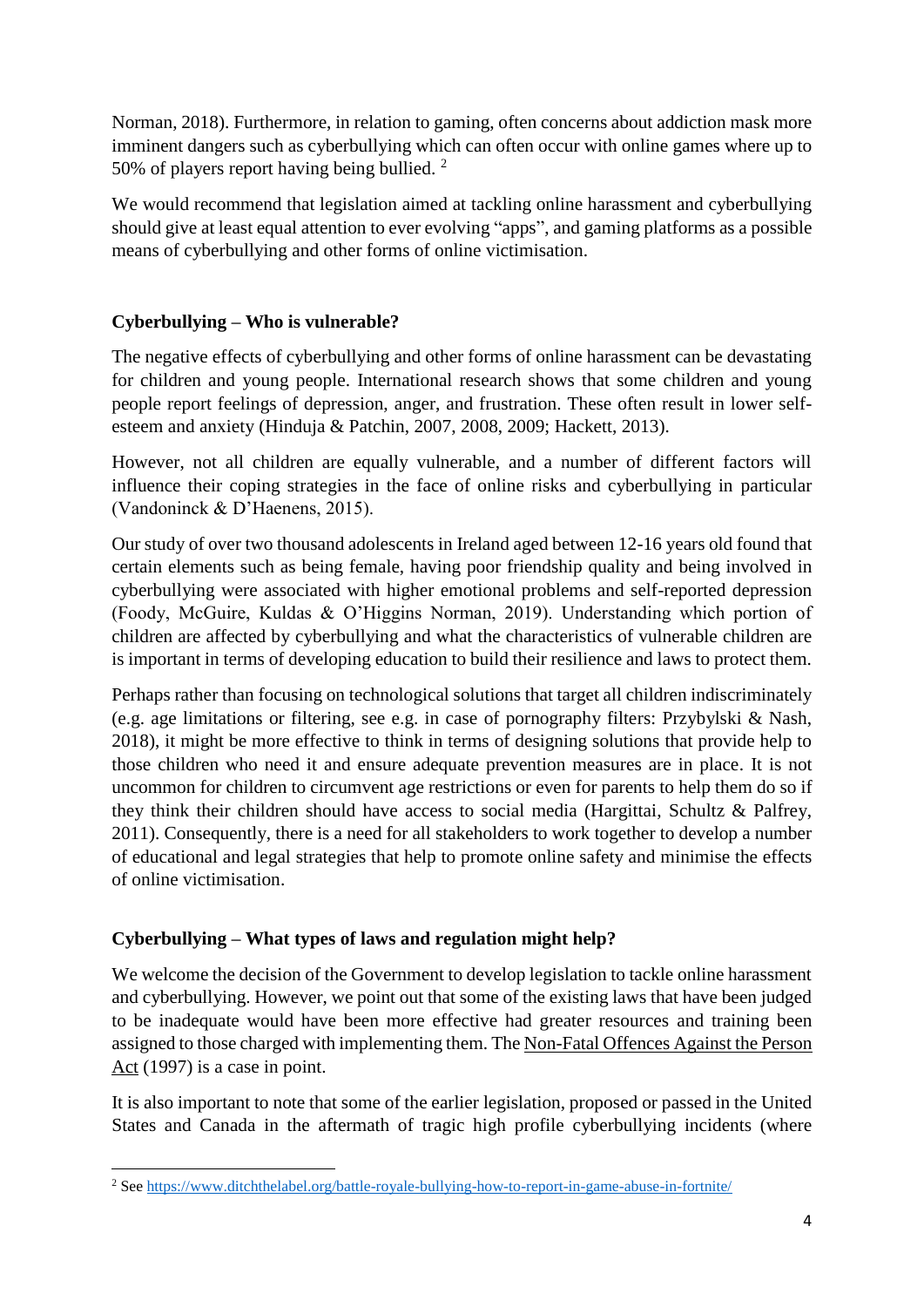children died by suicide in relation to cyberbullying), some of which attempted to criminalise cyberbullying, had been strongly criticised by experts in public discussions<sup>3</sup> or struck down as unconstitutional<sup>4</sup> (Milosevic, 2018; see also Bulger et al., 2017).

Legislators should therefore be particularly careful with calls for legislation in the aftermath of such high-profile incidents. Banning or vilifying one app or a type of technology<sup>5</sup> will not stop another one from appearing and it is not a long-term solution for the problem. Furthermore, while rightly insisting that offending material is swiftly taken down by social media and internet services, it is also important to remember that the actual removal of harmful material may not be enough to completely tackle cyberbullying behaviour. This is because cyberbullying is often an extension of conflict or bullying taking place in the schoolyard and tends to be pervasive. The most effective response to cyberbullying and online victimisation requires close engagement with all relevant stakeholders. We note that in Australia the Office of the E-Safety Commissioner promotes this type of 'hybrid' approach to tackling cyberbullying and provides a model that we may follow in Ireland if we are to achieve a change in the culture of online behaviour in a systematic and sustainable way.<sup>6</sup>

We support the Irish Society for the Prevention of Cruelty to Children's call that legislation should not be used to criminalise children or teenagers. In our experience children and young people often lack intention and/or an awareness of the harm that their behaviour may cause to others. It seems more appropriate to us that when someone under 18 years of age engages in online victimisation that other remedies such as counselling and education should be used.

An important element of self-regulatory approaches has been the requirement for companies to develop robust reporting tools and to remove cyberbullying content (Blum Ross et al., 2018; Lievens, 2016; Milosevic, 2018; O`Neill, 2014). Companies have also been asked to provide resources and help features on their platforms aimed at raising awareness of this issue and of tools they provide to assist their users in bullying situations.

Previous evidence points to the issue of companies not removing cyberbullying or harassing content rapidly enough or in some cases at all (Milosevic & Vladisavljević, forthcoming; Milosevic, 2016, 2018, Van Royen, Poels, Vandebosch, 2016; Donoso 2011, Staksrud & Lobe, 2010). There is, furthermore, a lack of robust evidence on the effectiveness of reporting and other tools that companies provide. Commissioning research into the evaluation of effectiveness of company self-regulatory measures should precede and inform any further steps about regulation. If companies cannot ensure that bullying content is removed in time, an independent oversight body could be considered to help ensure that such content is removed (Briggs, 2018).

**.** 

<sup>&</sup>lt;sup>3</sup> American Civil Liberties Union. (2009). Re: Subcommittee hearing on 'Cyberbullying and other online safety issues for children'. Retrieved from [https://www.aclu.org/files/images/asset\\_upload\\_file92\\_41198.pdf](https://www.aclu.org/files/images/asset_upload_file92_41198.pdf) and Digital media safety and literacy education and youth risk online prevention and intervention: Hearings before Subcommittee on Crime, Terrorism, and Homeland Security, 111th cong. (2009) (testimony of Nancy Willard). Retrieved from: https://judiciary.house.gov/\_files/hearings/pdf/Willard090930.pdf

<sup>4</sup> <https://www.cbc.ca/news/canada/nova-scotia/cyberbullying-law-struck-down-1.3360612>

<sup>5</sup> [https://www.independent.ie/world-news/europe/david-cameron-calls-on-people-to-boycott-ask-fm-following](https://www.independent.ie/world-news/europe/david-cameron-calls-on-people-to-boycott-ask-fm-following-teens-suicide-29483643.html)[teens-suicide-29483643.html](https://www.independent.ie/world-news/europe/david-cameron-calls-on-people-to-boycott-ask-fm-following-teens-suicide-29483643.html)

<sup>&</sup>lt;sup>6</sup> See Australian Communications and Media Authority and Office of the eSafety Commissioner annual reports 2018–19. Retrieved from <https://www.acma.gov.au/theACMA/annual-report>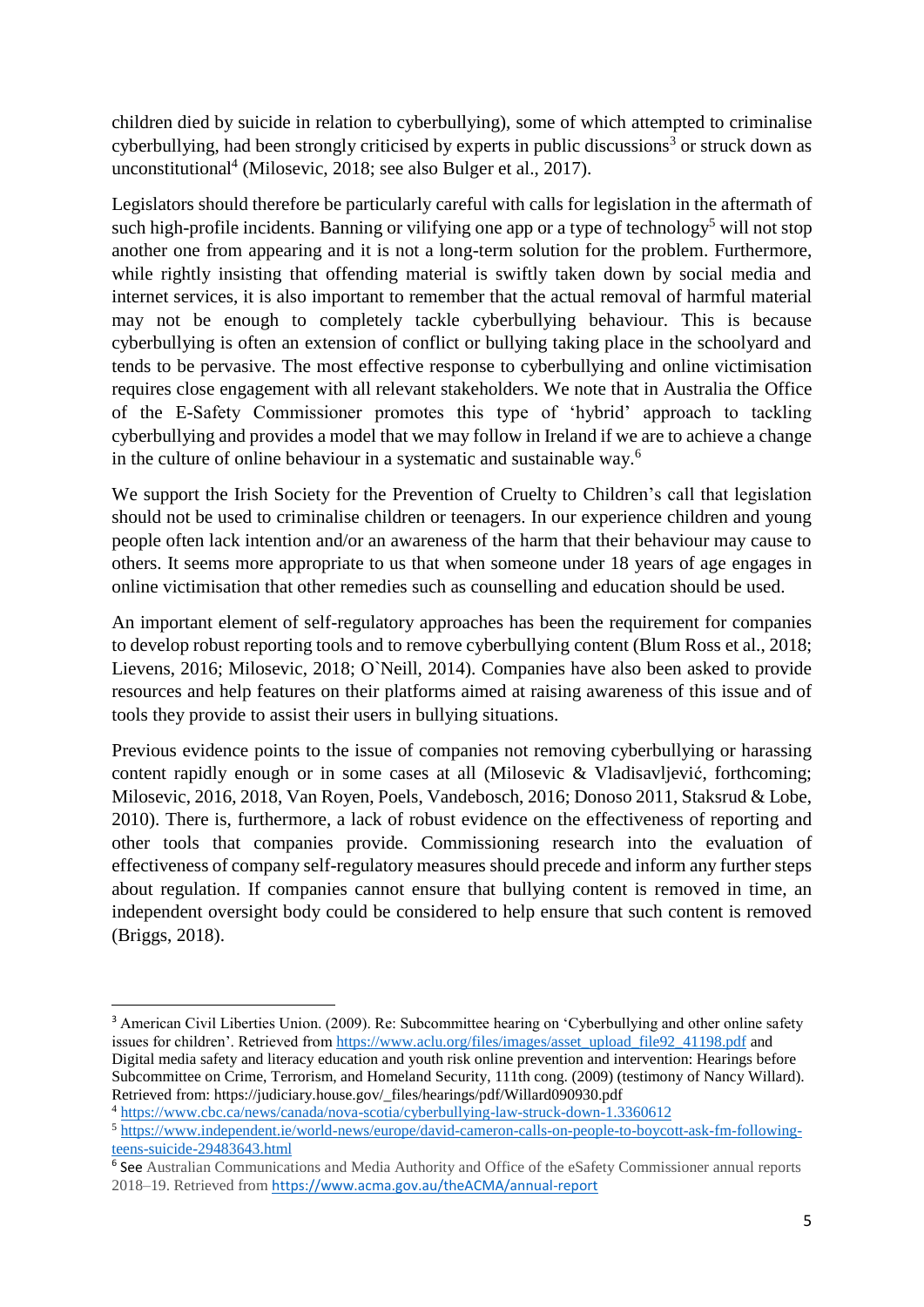Nonetheless, cyberbullying is not merely an online safety issue, but it can, like face-to-face bullying, also be a behavioural problem (if it happens within relationships and in the process of social positioning<sup>7</sup>).

While we do not question the necessity to remove cyberbullying content, both as a clear signal that cyberbullying should not be tolerated, and as a way to help the bullied child, we find in research that this remedy is often insufficient (Milosevic, 2016; Milosevic & Vladisavljević, forthcoming; Van Royen et al., 2016). Therefore, any piece of legislation that only or predominantly focuses on content removal might miss the opportunity to address the problem at a level beyond merely addressing the symptoms.

Currently, companies are employing a number of tools to address the issue of cyberbullying and related behaviours such as self-harm, and the effects of these tools on users as well as the effectiveness of these tools remain largely understudied beyond the testing that is done by the companies themselves. This is especially the case regarding the use of artificial intelligence (AI) for these purposes (Auli et al., 2019).

Provided that ethical safeguards and data handling can be ensured, independent researchers should be provided with access to data that currently only companies' in-house research units have access to, the recommendation could be to allow the independent researchers to investigate the effects and the effectiveness of companies' tools.

It might be worth considering making it a requirement for social media industry to fund a portion of prevention and intervention measures.

This could include asking the industry to supplement Government funding for psychological counselling services available to children involved in cyberbullying; this could also entail providing funding for helpline services which offer counselling and educational support in order to prevent future incidents.

Securing funding for educational measures aimed at prevention could also be considered. Asking the industry to assist with funding necessary to create a national, standardised cyberbullying prevention and intervention curriculum, which would include online safety instruction, and which would be deployed to schools, sports clubs, youth clubs, on-line training, advertisements, marketing, parenting, etc. across the country, could also potentially constitute a way forward.

# **In Conclusion**

We suggest that:

- Banning or vilifying one app or type of technology will not stop another one from appearing and it is not a long-term solution for the problem.
- Cyberbullying is not merely an online safety issue but can also be a behavioural problem, therefore removing the content may not solve the conflict which can continue on other platforms or offline.
- Any piece of legislation that only or predominantly focuses on content removal might miss the opportunity to address the problem at a level beyond merely addressing the symptoms.

**<sup>.</sup>** <sup>7</sup> For more on this term, see Thornberg, 2015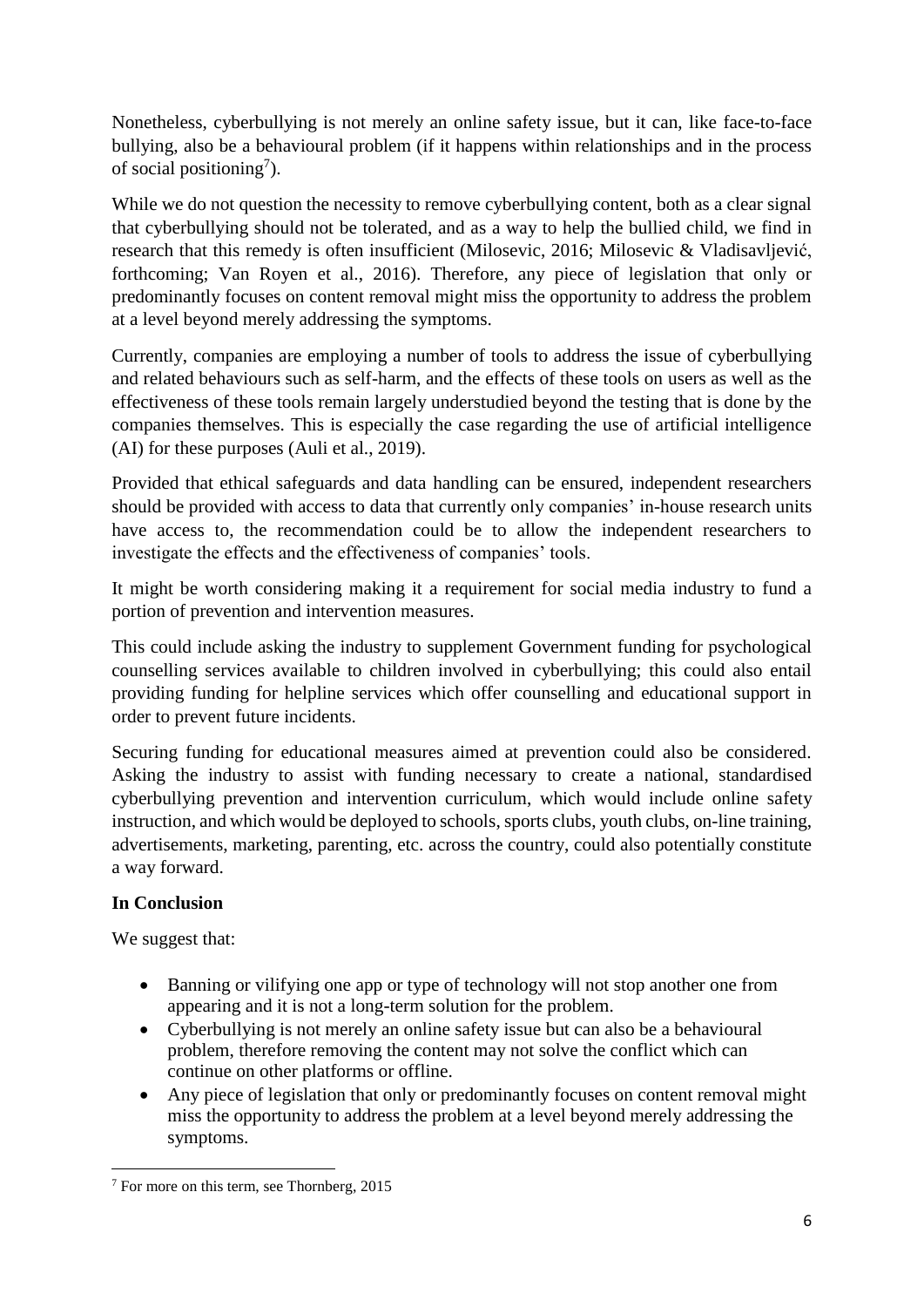- Provided that ethical measures and data protection are adequately safeguarded, independent researchers should be provided with access to data that currently only companies in-house research units have access to, so they can investigate the effects and effectiveness of companies' tools.
- Make it a requirement that funding is provided for prevention and intervention measures, as well as educational strategies to help children and young people affected by cyberbullying and children who are vulnerable.
- These would include, funding for psychological services and helpline services and for the creation of a national standardised cyberbullying prevention and intervention curriculum, which would include online safety instruction and would be deployed to schools, sports clubs, youth clubs, on-line training, advertisements, marketing, parenting, etc. nationwide.

Finally, we note a lack of direct engagement with children and young people on the issues of online harassment and cyberbullying, The UN Convention on the Rights of the Child (1989) is clear that children's views must be considered and taken in to account in all matters affecting them (Article 12). As such we encourage the Committee to engage with youth organisations, as well as children and teenagers at schools, in order to fully understand their experiences and concerns where online harassment and cyberbullying are concerned.

#### **References**

Auli, M., et al. (2019, March 1). Advancing self-supervision, CV, NLP, to keep our platofrms safe. Facebook AI Blog. Developer Research. Retrieved from: [https://ai.facebook.com/blog/advances-in](https://ai.facebook.com/blog/advances-in-content-understanding-self-supervision-to-protect-people)[content-understanding-self-supervision-to-protect-people](https://ai.facebook.com/blog/advances-in-content-understanding-self-supervision-to-protect-people)

Australian Government: Department of Communication and the Arts. (2018). Reviews of the Enhancing Online Safety Act 2015. Retrieved from: [https://www.communications.gov.au/have-your](https://www.communications.gov.au/have-your-say/reviews-enhancing-online-safety-act-2015-and-online-content-scheme)[say/reviews-enhancing-online-safety-act-2015-and-online-content-scheme](https://www.communications.gov.au/have-your-say/reviews-enhancing-online-safety-act-2015-and-online-content-scheme)

Blum-Ross, A., Donoso, V., Dinh, T., Mascheroni, G., O'Neill, B., Riesmeyer, C., & Stoilova, M. (2018). Looking forward: Technological and social change in the lives of European children and young people.

Briggs, L. (2018, October). Report of the Statutory Review of the Enhancing Online Safety Act 2015 and the Review of Schedules 5 and 7 to the Broadcasting Services Act 1992 (Online Content Scheme).

Bulger, M., Burton, P., O'Neill, B., & Staksrud, E. (2017). Where policy and practice collide: Comparing United States, South African and European Union approaches to protecting children online. new media  $&$  society, 19(5), 750-764.

Donoso, V. (2011). Results of the Assessment of the Implementation of the Safer Social Networking Principles for the EU. Individual Reports of Testing of 14 Social Networking Sites. Retrieved from https://lirias.kuleuven.be/bitstream/123456789/458077/1/Individual+Reports+SNS+Phase+A.pdf.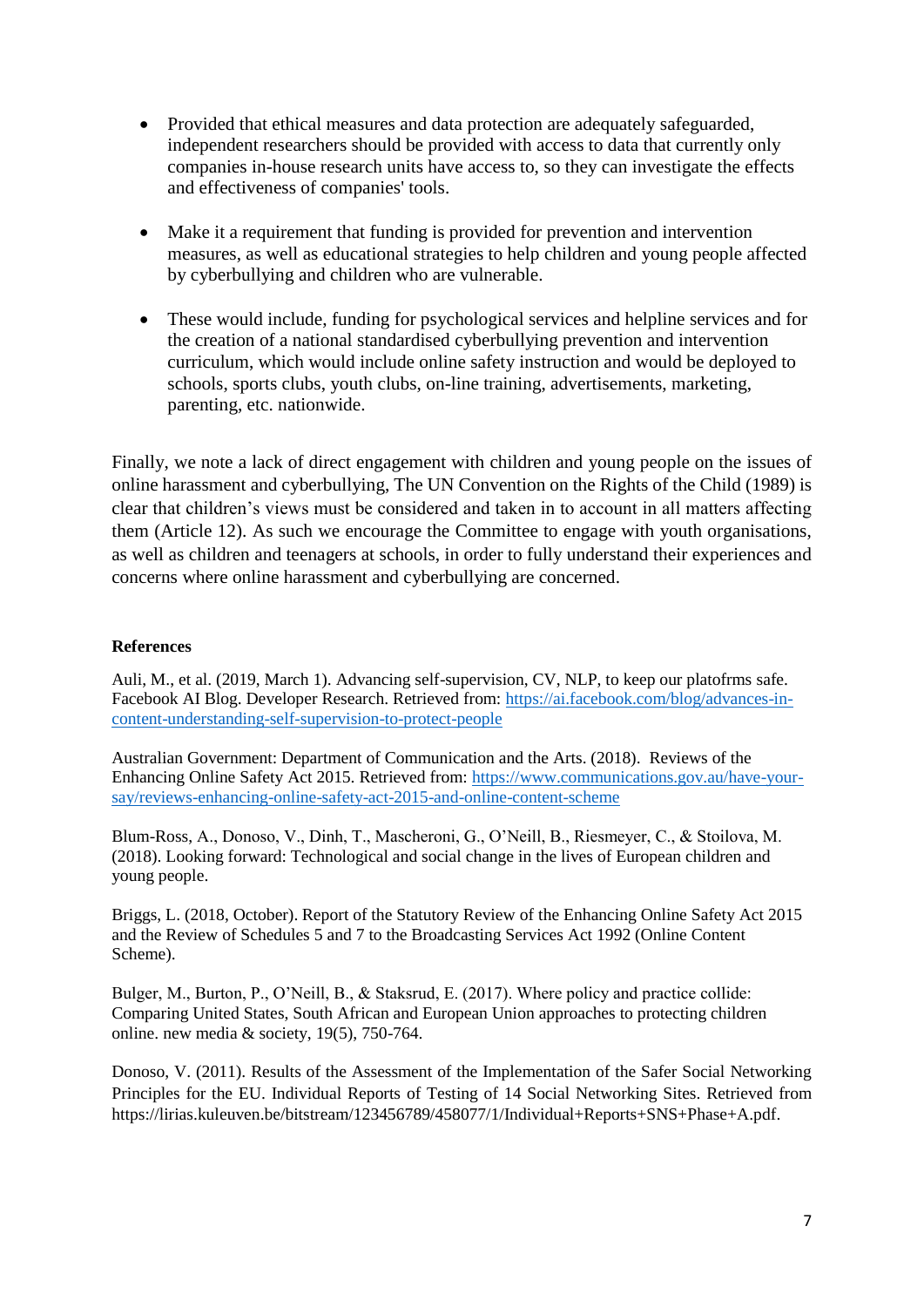Foody, M., Samara, M., & O'Higgins Norman, J. (2017). A meta-analysis of bullying and cyberbullying studies on the island of Ireland. The British Journal of Educational Psychology, 87(4):535-557. DOI: 10.1111/bjep.12163

Challenor, L. Foody, M. & O'Higgins Norman, J. (2018). An Observation and Analysis of Profiles Among Adolescents on the Yellow Application. The Journal of Pastoral Care in Education, 36(4):286-296. DOI:10.1080/02643944.2018.1528623

Foody, McGuire, Kuldas and O'Higgins Norman (2019). Friendship quality, gender and their role in cyberbullying involvement and psychological well-being. Frontiers in Psychology. https://doi.org/10.3389/fpsyg.2019.01723

Görzig, A., Milosevic, T., & Staksrud, E. (2017). Cyberbullying victimization in context: The role of social inequalities in countries and regions. *Journal of Cross-Cultural Psychology*, *48*(8), 1198-1215;

Hackett, L. (2013). *The Annual Cyerbullying Survey 2013*. London. Ditch The Label.

Hargittai, E., Schultz, J., & Palfrey, J. (2011). Why parents help their children lie to Facebook about age: Unintended consequences of the 'Children's Online Privacy Protection Act'. First Monday, 16(11).

Hinduja, S., & Patchin, J. W. (2007). Offline Consequences of Online Victimization: School Violence and Delinquency. Journal of School Violence, 6(3), 89-112.

Hinduja, S., & Patchin, J. W. (2008). Cyberbullying: An Exploratory Analysis of Factors Related to Offending and Victimization. Deviant Behavior, 29(2), 1- 29.

Hinduja, S., & Patchin, J. W. (2009). Bullying Beyond the Schoolyard: Preventing and Responding to Cyberbullying. Thousand Oaks, CA: Sage Publications (Corwin Press).

Kowalski, R. M., Giumetti, G. W., Schroeder, A. N., & Lattanner, M. R. (2014). Bullying in the digital age: A critical review and meta-analysis of cyberbullying research among youth. Psychological Bulletin, 140, 1073-1137.

Lievens, E. (2016). Is self-regulation failing children and young people? Assessing the use of alternative regulatory instruments in the area of social networks. In European Media Policy for the Twenty-First Century (pp. 89-106). Routledge.

Milosevic, T. (2016). Social Media Companies' Cyberbullying Policies. International Journal of Communication, 10, 22.

Milosevic, T. (2018). Protecting Children Online? Cyberbullying Policies of Social Media Companies. MIT Press.

Milosevic, T., & Vladisavljević, M. (forthcoming). Children's Perceptions of Effectiveness of Social Media Companies' Cyberbullying Policies: An Exploratory Study*. Journal of Children & Media*.

O'Higgins Norman, J., & Connolly, J. (2011). Mimetic theory and scapegoating in the age of cyberbullying: the case of Phoebe Prince. *Pastoral Care in Education,* 29(4), 287-300.

O'Neill, B. (2014). First Report on the Implementation of the ICT Principles. Retrieved from: https://arrow.dit.ie/cserart/54/